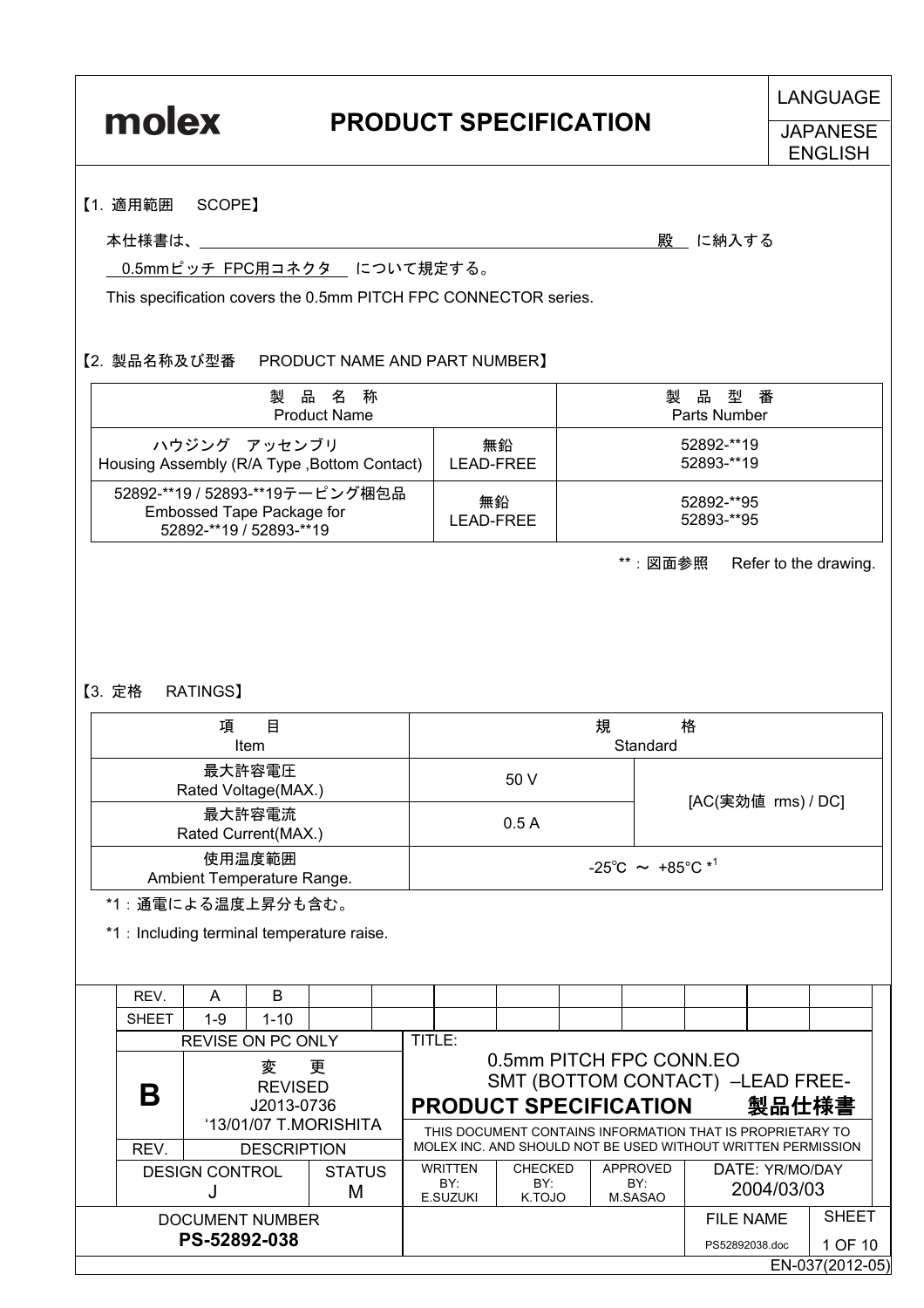**LANGUAGE** 

JAPANESE ENGLISH

#### 【4. 性 能 PERFORMANCE】

4 - 1. 電気的性能 Electrical Performance

|             | 項<br>目                                    | 件<br>条                                                                                                                                                                                                                                          | 格<br>規                 |  |
|-------------|-------------------------------------------|-------------------------------------------------------------------------------------------------------------------------------------------------------------------------------------------------------------------------------------------------|------------------------|--|
|             | <b>Item</b>                               | Condition                                                                                                                                                                                                                                       | Standard               |  |
| $4 - 1 - 1$ | 触 抵 抗<br>接<br>Contact<br>Resistance       | 適合FPCを装着し、開放電圧 20mV以下、<br>短絡電流 10mAにて測定する。<br>(JIS C5402 5.4)<br>Mate applicable FPC, measure by dry circuit,<br>20mV MAXIMUM, 10mA.<br>(JIS C5402 5.4)                                                                                         | 20 milliohms MAX.      |  |
| $4 - 1 - 2$ | 絶<br>縁<br>抵 抗<br>Insulation<br>Resistance | 適合FPCを嵌合させ、隣接するターミナル間<br>及びターミナル、アース間に、DC 500Vを印加し測定する。<br> (JIS C5402 5.2/MIL-STD-202 試験法 302)<br>Mate applicable FPC, apply 500V DC<br>between adjacent terminal or ground.<br>(JIS C5402 5.2/MIL-STD-202 Method 302)                         | 50 Megohms MIN.        |  |
| $4 - 1 - 3$ | 雷<br>耐<br>圧<br>Dielectric Strength        | 適合FPCを装着し、隣接するターミナル間及びターミナル、<br>アース間に、AC 250V(実効値)を 1分間印加する。<br> (JIS C5402 5.1/MIL-STD-202 試験法 301)<br>Mate applicable FPC, apply 250V AC (rms) for 1 minute<br>Between adjacent terminal or ground.<br>(JIS C5402 5.1/MIL-STD-202 Method 301) | 異状なきこと<br>No Breakdown |  |

#### 4 - 2. 機械的性能 Mechanical Performance

|             | 項<br>目<br>Item                                    | 件<br>条<br>Condition                                                                                                                                                                   | 規<br>格<br>Standard                 |
|-------------|---------------------------------------------------|---------------------------------------------------------------------------------------------------------------------------------------------------------------------------------------|------------------------------------|
| $4 - 2 - 1$ | FPC保持力<br>FPC.<br><b>Retention Force</b>          | アクチュエータ挿入状態にて、毎分 25±3mmの速さで<br> FPCを引き抜く。<br>Insert the actuator, pull the FPC at the speed rate of<br>$25 \pm 3$ mm/minute.                                                          | 第 6 項参照<br>Refer to paragraph<br>h |
| $4 - 2 - 2$ | 端子保持力<br>Terminal / Housing<br>Retention<br>Force | 端子を毎分 25±3mmの速さで引張る。<br>Apply axial pull out force at the speed rate of $25\pm 3$ mm/minute<br>on the terminal assembled in the housing.                                              | 3.0 N {0.30 kgf}<br>MIN.           |
| $4 - 2 - 3$ | 金具保持力<br>Force                                    | 金具を毎分 25±3mmの速さで引張る。<br>Fitting nail/ Housing $\frac{1}{\text{Apply}}$ axial pull out force at the speed rate of 25 $\pm$ 3mm/minute<br>on the fitting nail assembled in the housing. | 1.0 N {0.10 kgf}<br>MIN.           |

|                                 |      | <b>REVISE ON PC ONLY</b> | TITLE:                                                                                                               |                                           |                         |  |  |
|---------------------------------|------|--------------------------|----------------------------------------------------------------------------------------------------------------------|-------------------------------------------|-------------------------|--|--|
|                                 | B    | SEE SHEET 1 OF 10        | 0.5mm PITCH FPC CONN.EO<br><b>PRODUCT SPECIFICATION</b><br>THIS DOCUMENT CONTAINS INFORMATION THAT IS PROPRIETARY TO | SMT (BOTTOM CONTACT) -LEAD FREE-<br>製品仕様書 |                         |  |  |
|                                 | REV. | <b>DESCRIPTION</b>       | MOLEX INC. AND SHOULD NOT BE USED WITHOUT WRITTEN PERMISSION                                                         |                                           |                         |  |  |
| DOCUMENT NUMBER<br>PS-52892-038 |      |                          |                                                                                                                      | FILE NAME<br>PS52892038.doc               | <b>SHEET</b><br>2 OF 10 |  |  |
|                                 |      |                          |                                                                                                                      |                                           |                         |  |  |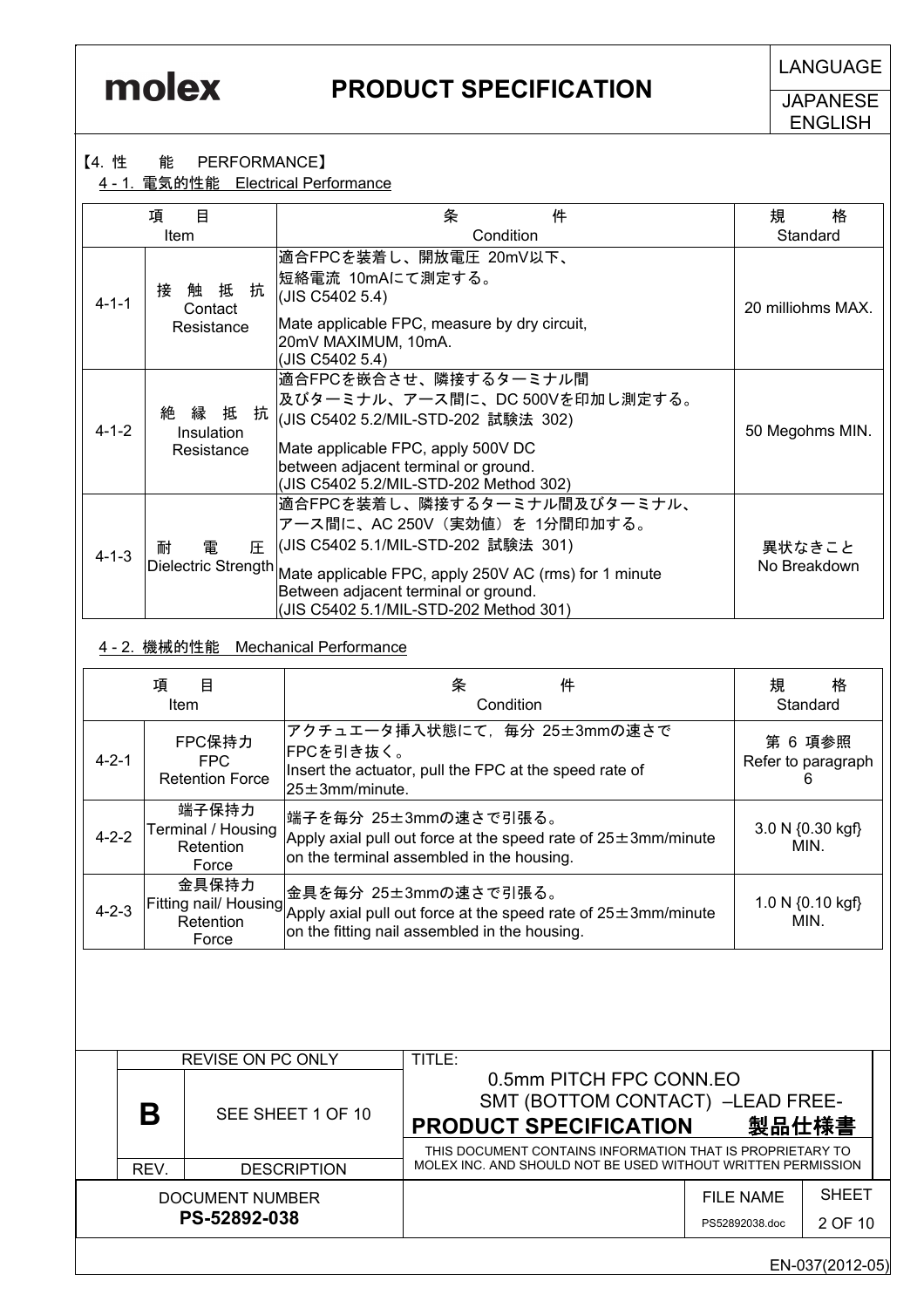**JAPANESE** ENGLISH

|             | 4-3. そ の                     |                                              | 他 Environmental Performance and Others               |                                                                                                                                     |                                    |                         |                                    |                               |
|-------------|------------------------------|----------------------------------------------|------------------------------------------------------|-------------------------------------------------------------------------------------------------------------------------------------|------------------------------------|-------------------------|------------------------------------|-------------------------------|
|             | 項<br>Item                    | 目                                            | 条                                                    | 件<br>Condition                                                                                                                      |                                    | 規                       | 格<br>Standard                      |                               |
| $4 - 3 - 1$ |                              | アクチュエータ<br>繰返し動作<br>Repeated<br>/ Withdrawal | 挿入、抜去を 20回繰り返す。<br>per minute.                       | 無通電状態にて、1分間に10回以下の速さで<br>Insert and withdraw actuator up to 20 cycles<br>Actuator Insertion at the speed rate of less than 10 cycle | 接触抵抗<br>Contact<br>Resistance      |                         |                                    | 40 milliohms MAX.             |
| $4 - 3 - 2$ |                              | 温度上昇<br>Temperature Rise                     | (UL 498)<br>Carrying rated current load.<br>(UL 498) | 適合FPCを嵌合させ、最大許容電流を<br>通電し、コネクタの温度上昇分を測定する。                                                                                          | 温度上昇<br>Temperature<br><b>Rise</b> |                         |                                    | 30 °C MAX.                    |
|             |                              |                                              |                                                      | DC 1mA通電状態にて、嵌合軸を含む互いに<br>垂直な 3方向に掃引割合 10~55~10Hz/分、<br>全振幅 1.5mmの振動を各 2時間加える。                                                      |                                    | 外観<br>Appearance        |                                    | 異状なきこと<br>No damage           |
| $4 - 3 - 3$ |                              | 耐振動性<br>Vibration                            | (MIL-STD-202 試験法 201)<br>Amplitude                   | $: 1.5$ mm P-P                                                                                                                      | 接触抵抗<br>Contact<br>Resistance      |                         |                                    | 40 milliohms MAX.             |
|             |                              |                                              | Sweep time<br>Duration                               | $: 10 \sim 55 \sim 10$ Hz in 1 minute<br>: 2 hours in each X, Y, Z axes<br>(MIL-STD-202 Method 201)                                 |                                    | 瞬<br>断<br>Discontinuity |                                    | 1.0 microsecond<br>MAX.       |
|             | 耐衝撃性<br>$4 - 3 - 4$<br>Shock |                                              |                                                      | DC 1mA通電状態にて、嵌合軸を含む互いに<br>垂直な 6方向に 490m/s <sup>2</sup> {50G}の衝撃を                                                                    |                                    | 外観<br>Appearance        |                                    | 異状なきこと<br>No damage           |
|             |                              |                                              | 各 3回加える。<br>(JIS C0041/MIL-STD-202 試験法 213)          |                                                                                                                                     | 接触抵抗<br>Contact<br>Resistance      |                         |                                    | 40 milliohms MAX.             |
|             |                              |                                              |                                                      | 490m/s <sup>2</sup> {50G}, 3 strokes in each $X, Y, Z$ axes.<br>(JIS C0041/MIL-STD-202 Method 213)                                  | 瞬<br>断<br>Discontinuity            |                         |                                    | 1.0 microsecond<br><b>MAX</b> |
|             | 村                            | 性<br>熱                                       | する。                                                  | 適合FPCを嵌合させ、85±2℃の雰囲気中に<br>96時間放置後取り出し、1~2時間室温に放置                                                                                    | 外観<br>Appearance                   |                         |                                    | 異状なきこと<br>No damage           |
| $4 - 3 - 5$ |                              | <b>Heat Resistance</b>                       | $85 \pm 2$ degrees C, 96 hours                       | (JIS C0021/MIL-STD-202 試験法 108)<br>(JIS C0021/MIL-STD-202 Method 108)                                                               | 接触抵抗<br>Contact<br>Resistance      |                         |                                    | 40 milliohms MAX.             |
|             | 耐                            | 寒 性                                          | する。                                                  | 適合FPCを嵌合させ、-40±2℃の雰囲気中に<br>96時間放置後取り出し、1~2時間室温に放置                                                                                   | 外観<br>Appearance                   |                         |                                    | 異状なきこと<br>No damage           |
| $4 - 3 - 6$ |                              | <b>Cold Resistance</b>                       | (JIS C0020)<br>$-40 \pm 2$ degrees C, 96 hours       |                                                                                                                                     | 接触抵抗<br>Contact<br>Resistance      |                         |                                    | 40 milliohms MAX.             |
|             |                              |                                              | (JIS C0020)                                          |                                                                                                                                     |                                    |                         |                                    |                               |
|             |                              | REVISE ON PC ONLY                            |                                                      | TITLE:                                                                                                                              |                                    |                         |                                    |                               |
|             | B                            |                                              | SEE SHEET 1 OF 10                                    | 0.5mm PITCH FPC CONN.EO<br>SMT (BOTTOM CONTACT) -LEAD FREE-                                                                         |                                    |                         |                                    |                               |
|             |                              |                                              |                                                      | <b>PRODUCT SPECIFICATION</b><br>THIS DOCUMENT CONTAINS INFORMATION THAT IS PROPRIETARY TO                                           |                                    |                         | 製品仕様書                              |                               |
|             | REV.                         |                                              | <b>DESCRIPTION</b>                                   | MOLEX INC. AND SHOULD NOT BE USED WITHOUT WRITTEN PERMISSION                                                                        |                                    |                         |                                    |                               |
|             |                              | <b>DOCUMENT NUMBER</b><br>PS-52892-038       |                                                      |                                                                                                                                     |                                    |                         | <b>FILE NAME</b><br>PS52892038.doc | <b>SHEET</b><br>3 OF 10       |

2 - 3. Tube Environmental Performance and Others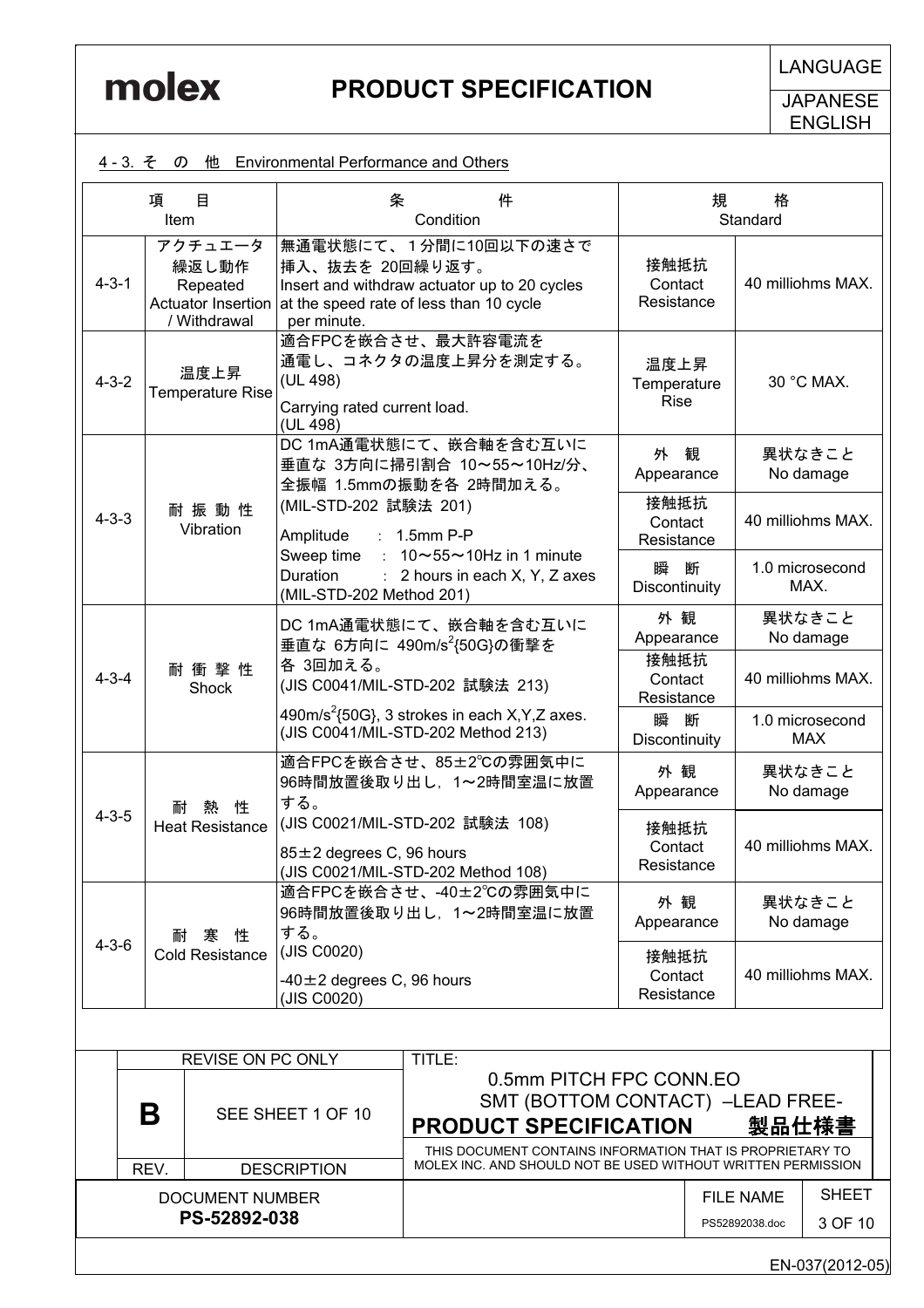**JAPANESE** ENGLISH

|                                                 | 項<br>Item   | 目                                                            | 条                                                                                                                                                                       | Condition                                                                                              | 件                                                                                                                         |                                             | 規     | 格<br>Standard     |                                |
|-------------------------------------------------|-------------|--------------------------------------------------------------|-------------------------------------------------------------------------------------------------------------------------------------------------------------------------|--------------------------------------------------------------------------------------------------------|---------------------------------------------------------------------------------------------------------------------------|---------------------------------------------|-------|-------------------|--------------------------------|
|                                                 |             |                                                              |                                                                                                                                                                         |                                                                                                        |                                                                                                                           | 外観                                          |       |                   | 異状なきこと                         |
|                                                 | 耐           | 湿<br>性                                                       |                                                                                                                                                                         | 適合FPCを嵌合させ、60±2℃、<br>相対湿度 90~95%の雰囲気中に 96時間<br>放置後取り出し、1~2時間室温に放置する。<br>(JIS C0022/MIL-STD-202 試験法103) |                                                                                                                           | Appearance<br>接触抵抗<br>Contact<br>Resistance |       |                   | No damage<br>40 milliohms MAX. |
|                                                 | $4 - 3 - 7$ | Humidity                                                     | Temperature<br><b>Relative Humidity</b>                                                                                                                                 | : $90 \sim 95\%$                                                                                       | $: 60 \pm 2$ degrees C                                                                                                    | 耐電圧<br><b>Dielectric</b><br>Strength        |       |                   | 4-1-3項満足のこと<br>Must meet 4-1-3 |
|                                                 |             |                                                              | <b>Duration</b><br>(JIS C0022/MIL-STD-202 Method 103)                                                                                                                   | 96hours                                                                                                |                                                                                                                           | 絶縁抵抗<br>Insulation<br>Resistance            |       |                   | 20 Megohms MIN.                |
| 温度サイクル<br>$4 - 3 - 8$<br>Temperature<br>Cycling |             |                                                              | 適合FPCを嵌合させ、-55℃に 30分、<br>+85°Cに 30分、これを 1サイクルとし、<br>5サイクル繰り返す。但し、温度移行時間は<br>5分以内とする。試験後、1~2時間室温に<br>放置する。                                                               |                                                                                                        |                                                                                                                           | 外観<br>Appearance                            |       |                   | 異状なきこと<br>No damage            |
|                                                 |             | (JIS C0025)<br>5 cycles of : a) -55 degrees C<br>(JIS C0025) | b) $+85$ degrees C                                                                                                                                                      | 30minutes<br>30minutes                                                                                 | 接触抵抗<br>Contact<br>Resistance                                                                                             |                                             |       | 40 milliohms MAX. |                                |
| 塩水噴霧<br>$4 - 3 - 9$                             |             |                                                              | 乾燥させる。                                                                                                                                                                  | 適合FPCを嵌合させ、35±2℃にて<br>5±1%重量比の塩水を 48±4時間噴霧し、<br>試験後、常温で水洗いした後、室温で                                      |                                                                                                                           | 外観<br>Appearance                            |       |                   | 異状なきこと<br>No damage            |
|                                                 |             | Salt Spray                                                   | (JIS C5028/MIL-STD-202 試験法101)<br>$48 \pm 4$ hours exposure to a salt spray<br>from the $5\pm1\%$ solution at $35\pm2$ degrees C.<br>(JIS C5028/MIL-STD-202 Method 101) |                                                                                                        | 接触抵抗<br>Contact<br>Resistance                                                                                             |                                             |       | 40 milliohms MAX. |                                |
|                                                 |             | 亜硫酸ガス                                                        | 適合FPCを嵌合させ、40±2℃にて<br>50±5ppmの亜硫酸ガス中に 24時間放置する。                                                                                                                         |                                                                                                        |                                                                                                                           | 外観<br>Appearance                            |       |                   | 異状なきこと<br>No damage            |
| $4 - 3 - 10$                                    |             | $SO2$ Gas                                                    | 24 hours exposure to $50 \pm 5$ ppm.<br>SO <sub>2</sub> gas at $40 \pm 2$ degrees C.                                                                                    |                                                                                                        |                                                                                                                           | 接触抵抗<br>Contact<br>Resistance               |       |                   | 40 milliohms MAX.              |
|                                                 |             |                                                              |                                                                                                                                                                         |                                                                                                        |                                                                                                                           |                                             |       |                   |                                |
|                                                 |             | REVISE ON PC ONLY                                            |                                                                                                                                                                         | TITLE:                                                                                                 | 0.5mm PITCH FPC CONN.EO                                                                                                   |                                             |       |                   |                                |
| Β<br>SEE SHEET 1 OF 10                          |             |                                                              |                                                                                                                                                                         | SMT (BOTTOM CONTACT) -LEAD FREE-<br><b>PRODUCT SPECIFICATION</b>                                       |                                                                                                                           |                                             | 製品仕様書 |                   |                                |
|                                                 | REV.        |                                                              | <b>DESCRIPTION</b>                                                                                                                                                      |                                                                                                        | THIS DOCUMENT CONTAINS INFORMATION THAT IS PROPRIETARY TO<br>MOLEX INC. AND SHOULD NOT BE USED WITHOUT WRITTEN PERMISSION |                                             |       |                   |                                |
|                                                 |             | <b>DOCUMENT NUMBER</b>                                       |                                                                                                                                                                         |                                                                                                        |                                                                                                                           |                                             |       | <b>FILE NAME</b>  | <b>SHEET</b>                   |
|                                                 |             | PS-52892-038                                                 |                                                                                                                                                                         |                                                                                                        |                                                                                                                           |                                             |       | PS52892038.doc    | 4 OF 10                        |
|                                                 |             |                                                              |                                                                                                                                                                         |                                                                                                        |                                                                                                                           |                                             |       |                   | EN-037(2012-05)                |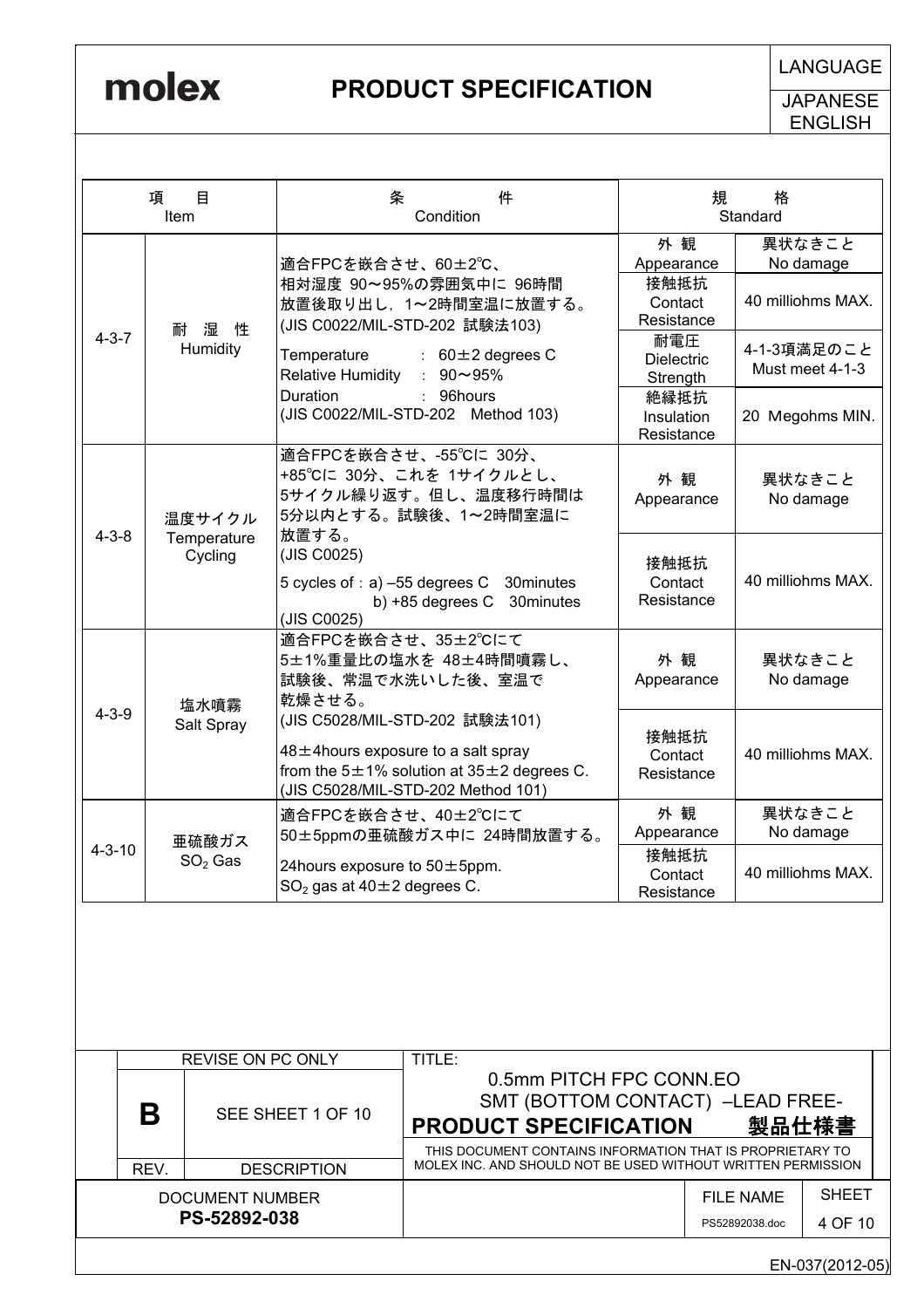**JAPANESE** ENGLISH

|              | 項<br>目<br>Item                                                                         | 条                                                                                                                                                                                                                                                                | Condition | 件                                                                                                                                                        | 規                             | 格<br>Standard                      |                                                                            |
|--------------|----------------------------------------------------------------------------------------|------------------------------------------------------------------------------------------------------------------------------------------------------------------------------------------------------------------------------------------------------------------|-----------|----------------------------------------------------------------------------------------------------------------------------------------------------------|-------------------------------|------------------------------------|----------------------------------------------------------------------------|
| $4 - 3 - 11$ | 耐アンモニア性                                                                                | 適合FPCを嵌合させ、濃度 28%の<br>アンモニア水を入れた容器中に 40分間<br>放置する。                                                                                                                                                                                                               |           |                                                                                                                                                          | 外観<br>Appearance              |                                    | 異状なきこと<br>No damage                                                        |
|              | $NH3$ Gas                                                                              | (1 IIこ対して 25mlの割合)<br>40 minutes exposure to $NH3$ gas evaporating<br>from 28% Ammonia solution.                                                                                                                                                                 |           |                                                                                                                                                          | 接触抵抗<br>Contact<br>Resistance |                                    | 40 milliohm MAX.                                                           |
| $4 - 3 - 12$ | 半田付け性<br>Solderability                                                                 | 端子先端より0.3mm、金具先端より0.3mmの<br>位置まで245±5℃の半田に 3±0.5秒浸す。<br>Soldering Time: $3 \pm 0.5$ seconds<br>Soldering Temperature: 245±5 degrees C<br>0.3 mm from terminal tip<br>0.3 mm from nail tip                                                                        |           |                                                                                                                                                          | 濡れ性<br><b>Solder Wetting</b>  |                                    | 浸漬面積の<br>95%以上<br>95% of immersed<br>area must show no<br>voids, pin holes |
| $4 - 3 - 13$ | 半田耐熱性<br>Resistance to<br>Soldering Heat                                               | (リフロー時) 第7参照。<br>(When reflowing) See paragrapher 7<br>(手半田時)<br>端子先端より0.3mm、金具先端まで0.3mmの<br>位置まで、370~400℃の半田ゴテにて最大<br>5 秒加熱後。<br>Soldering Time: 5 seconds MAX.<br>Soldering Temperature: 370~400 degrees C<br>0.3 mm from terminal tip<br>0.3 mm from nail tip |           |                                                                                                                                                          | 外観<br>Appearance<br>):参考規格    | <b>Reference Standard</b>          | 端子ガタ、割れ等<br>異状なきこと<br>No Damage                                            |
|              | 【5. 外観形状、寸法及び材質 PRODUCT SHAPE, DIMENSIONS AND MATERIALS】<br>図面参照 Refer to the drawing. |                                                                                                                                                                                                                                                                  |           |                                                                                                                                                          | { }: 参考単位 Reference Unit      |                                    |                                                                            |
|              | <b>REVISE ON PC ONLY</b>                                                               |                                                                                                                                                                                                                                                                  | TITLE:    |                                                                                                                                                          |                               |                                    |                                                                            |
|              | Β                                                                                      | SEE SHEET 1 OF 10                                                                                                                                                                                                                                                |           | 0.5mm PITCH FPC CONN.EO<br>SMT (BOTTOM CONTACT) -LEAD FREE-<br><b>PRODUCT SPECIFICATION</b><br>THIS DOCUMENT CONTAINS INFORMATION THAT IS PROPRIETARY TO |                               | 製品仕様書                              |                                                                            |
|              | REV.                                                                                   | <b>DESCRIPTION</b>                                                                                                                                                                                                                                               |           | MOLEX INC. AND SHOULD NOT BE USED WITHOUT WRITTEN PERMISSION                                                                                             |                               |                                    |                                                                            |
|              | <b>DOCUMENT NUMBER</b><br>PS-52892-038                                                 |                                                                                                                                                                                                                                                                  |           |                                                                                                                                                          |                               | <b>FILE NAME</b><br>PS52892038.doc | <b>SHEET</b><br>5 OF 10                                                    |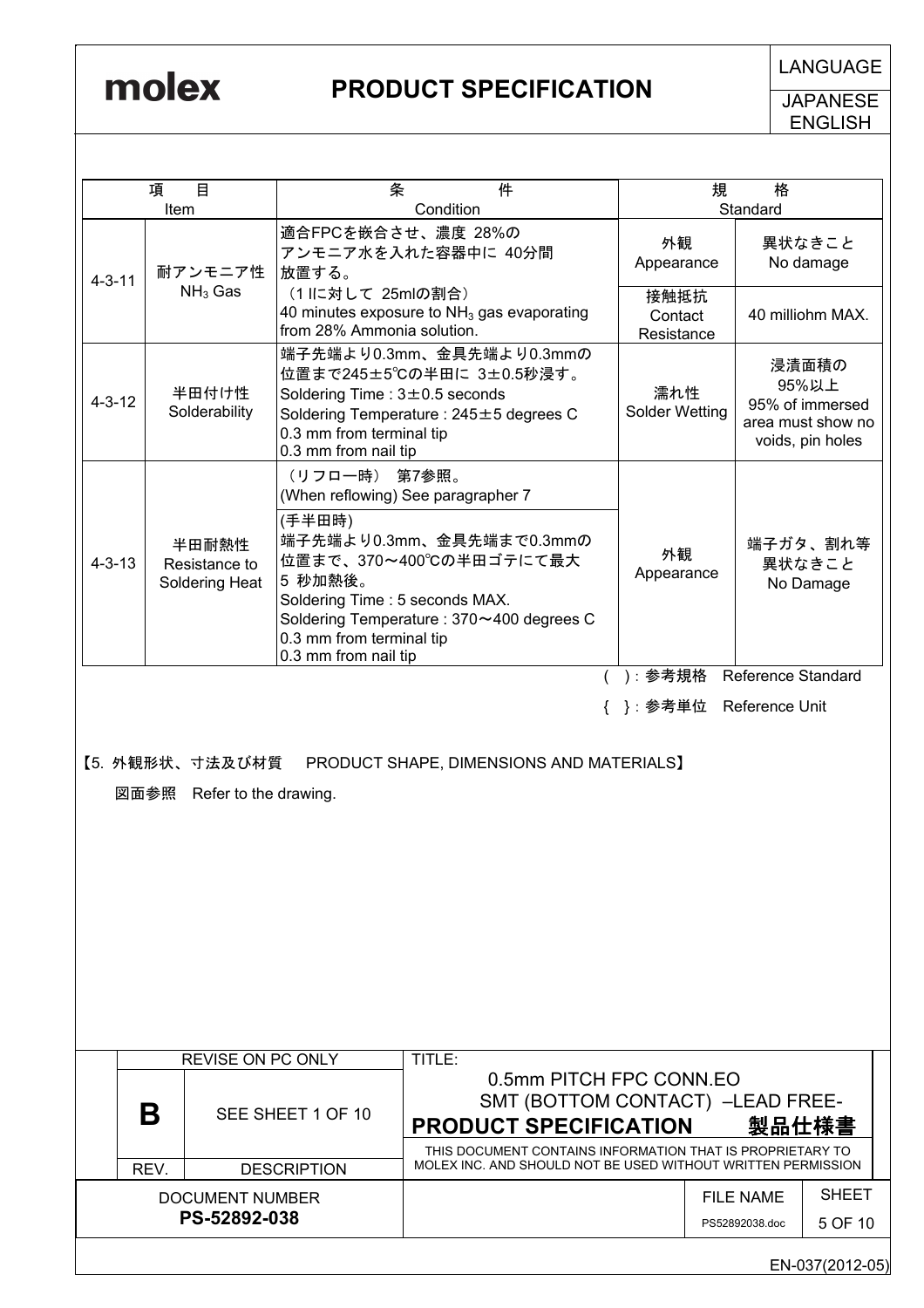**JAPANESE** ENGLISH

#### 【6. FPC保持力 FPC RETENTION FORCE】

| 極数<br>No. OF | 単位<br><b>UNIT</b> | 保持力<br>(最小値)<br><b>RETENTION FORCE</b><br>(MIN.) |                          | 極数<br>No. OF | 単位<br><b>UNIT</b> | 保持力<br>(最小値)<br><b>RETENTION FORCE</b><br>(MIN.) |                 |
|--------------|-------------------|--------------------------------------------------|--------------------------|--------------|-------------------|--------------------------------------------------|-----------------|
| CKT.         |                   | 初回<br>1st                                        | 10回目<br>10 <sup>th</sup> | CKT.         |                   | 初回<br>1st                                        | 10回目<br>10th    |
| 8            | N<br>$\{kgf\}$    | 3.2<br>${0.33}$                                  | 2.5<br>${0.26}$          | 18           | N<br>$\{kgf\}$    | 7.2<br>${0.73}$                                  | 5.5<br>${0.56}$ |
| 10           | N<br>{kgf}        | 4.1<br>${0.41}$                                  | 3.2<br>${0.32}$          | 19           | N<br>{kgf}        | 7.6<br>${0.77}$                                  | 5.8<br>${0.59}$ |
| 11           | N<br>{kgf}        | 4.5<br>${0.45}$                                  | 3.5<br>${0.35}$          | 20           | N<br>$\{kgf\}$    | 8.0<br>${0.81}$                                  | 6.1<br>${0.62}$ |
| 12           | N<br>{kgf}        | 4.8<br>${0.49}$                                  | 3.8<br>${0.38}$          | 22           | N<br>{kgf}        | 8.8<br>${0.89}$                                  | 6.7<br>${0.68}$ |
| 13           | N<br>{kgf}        | 5.2<br>${0.53}$                                  | 4.1<br>${0.41}$          | 24           | N<br>{kgf}        | 9.5<br>${0.97}$                                  | 7.3<br>${0.74}$ |
| 14           | N<br>{kgf}        | 5.6<br>${0.57}$                                  | 4.4<br>${0.44}$          | 26           | N<br>{kgf}        | 10.3<br>${1.05}$                                 | 7.9<br>${0.80}$ |
| 15           | N<br>{kgf}        | 6.0<br>${0.61}$                                  | 4.6<br>${0.47}$          | 28           | N<br>$\{kgf\}$    | 11.1<br>${1.13}$                                 | 8.5<br>${0.86}$ |
| 16           | N<br>$\{kgf\}$    | 6.4<br>${0.65}$                                  | 4.9<br>${0.50}$          | 30           | N<br>$\{kgf\}$    | 11.9<br>${1.21}$                                 | 9.1<br>(0.92)   |
| 17           | N<br>$\{kgf\}$    | 6.8<br>${0.69}$                                  | 5.2<br>${0.53}$          |              |                   |                                                  |                 |

|                                 |      | <b>REVISE ON PC ONLY</b> | TITLE:                                                                                                                                                   |                             |                         |  |
|---------------------------------|------|--------------------------|----------------------------------------------------------------------------------------------------------------------------------------------------------|-----------------------------|-------------------------|--|
|                                 | Β    | SEE SHEET 1 OF 10        | 0.5mm PITCH FPC CONN.EO<br>SMT (BOTTOM CONTACT) -LEAD FREE-<br><b>PRODUCT SPECIFICATION</b><br>THIS DOCUMENT CONTAINS INFORMATION THAT IS PROPRIETARY TO | 製品仕様書                       |                         |  |
|                                 | REV. | <b>DESCRIPTION</b>       | MOLEX INC. AND SHOULD NOT BE USED WITHOUT WRITTEN PERMISSION                                                                                             |                             |                         |  |
| DOCUMENT NUMBER<br>PS-52892-038 |      |                          |                                                                                                                                                          | FILE NAME<br>PS52892038.doc | <b>SHEET</b><br>6 OF 10 |  |
|                                 |      |                          |                                                                                                                                                          |                             |                         |  |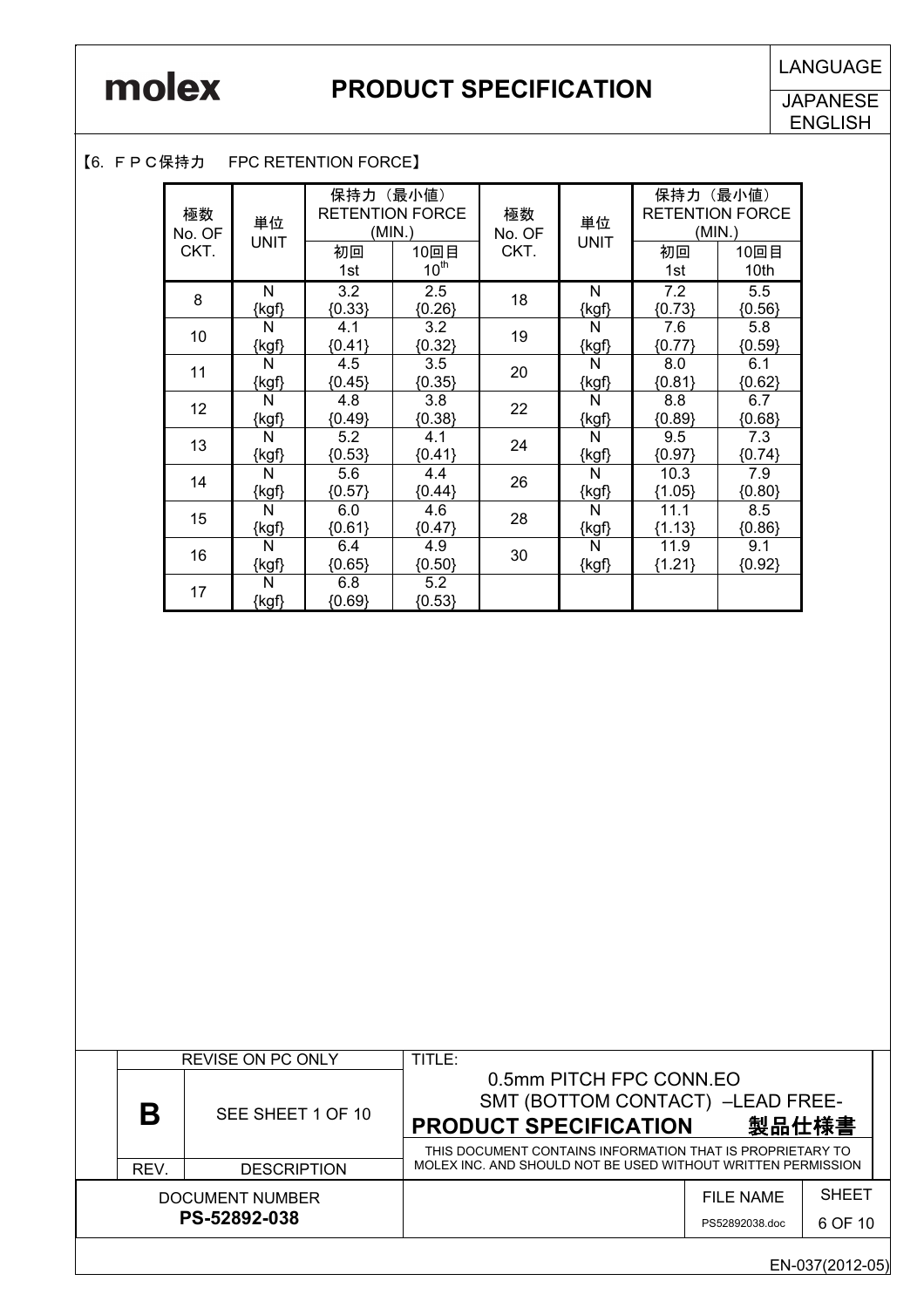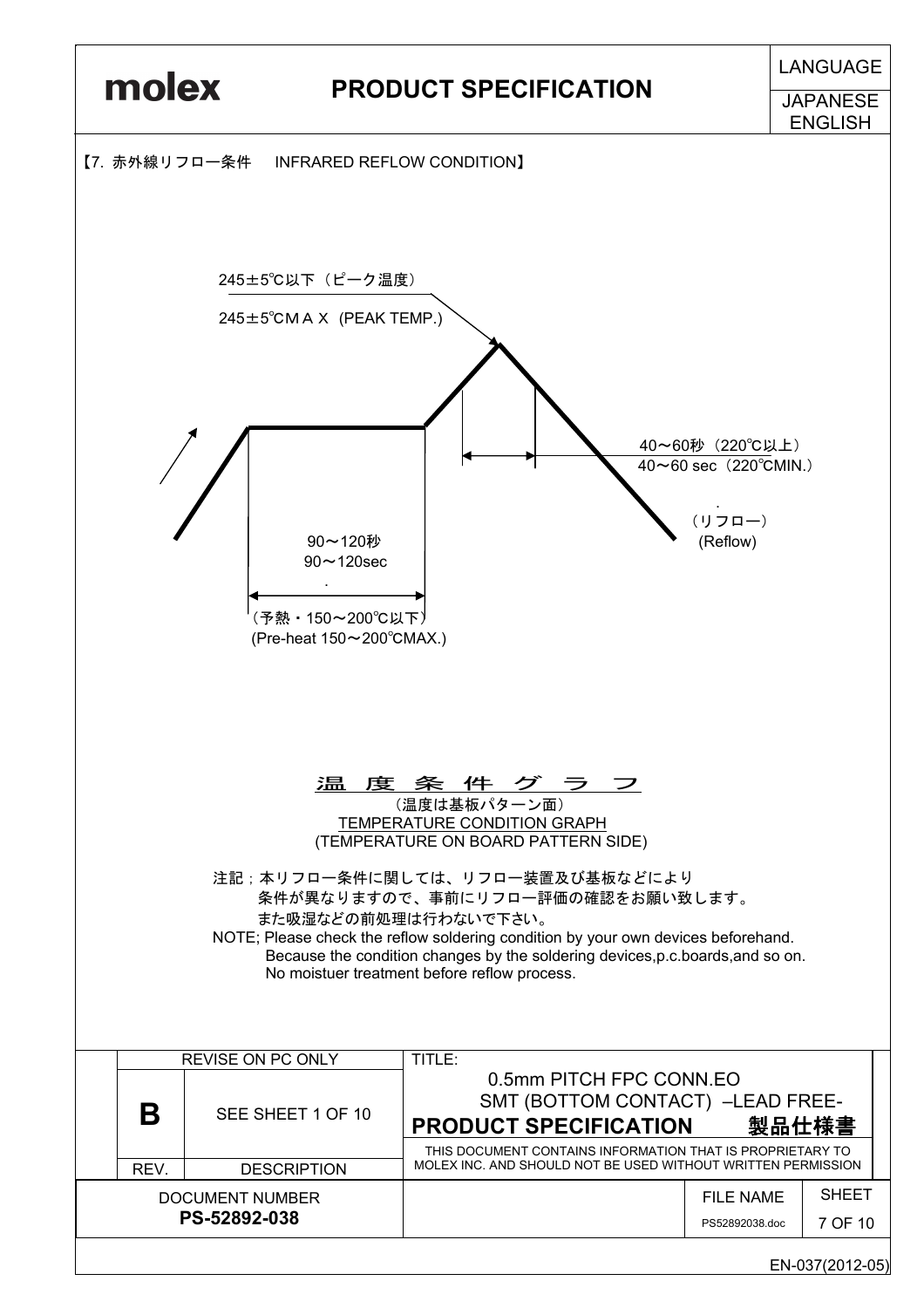

|      | <b>REVISE ON PC ONLY</b>        | TITLE:                                                                                                                                                   |                             |                         |
|------|---------------------------------|----------------------------------------------------------------------------------------------------------------------------------------------------------|-----------------------------|-------------------------|
| B    | SEE SHEET 1 OF 10               | 0.5mm PITCH FPC CONN.EO<br>SMT (BOTTOM CONTACT) -LEAD FREE-<br><b>PRODUCT SPECIFICATION</b><br>THIS DOCUMENT CONTAINS INFORMATION THAT IS PROPRIETARY TO | 製品仕様書                       |                         |
| REV. | <b>DESCRIPTION</b>              | MOLEX INC. AND SHOULD NOT BE USED WITHOUT WRITTEN PERMISSION                                                                                             |                             |                         |
|      | DOCUMENT NUMBER<br>PS-52892-038 |                                                                                                                                                          | FILE NAME<br>PS52892038.doc | <b>SHEET</b><br>8 OF 10 |
|      |                                 |                                                                                                                                                          |                             |                         |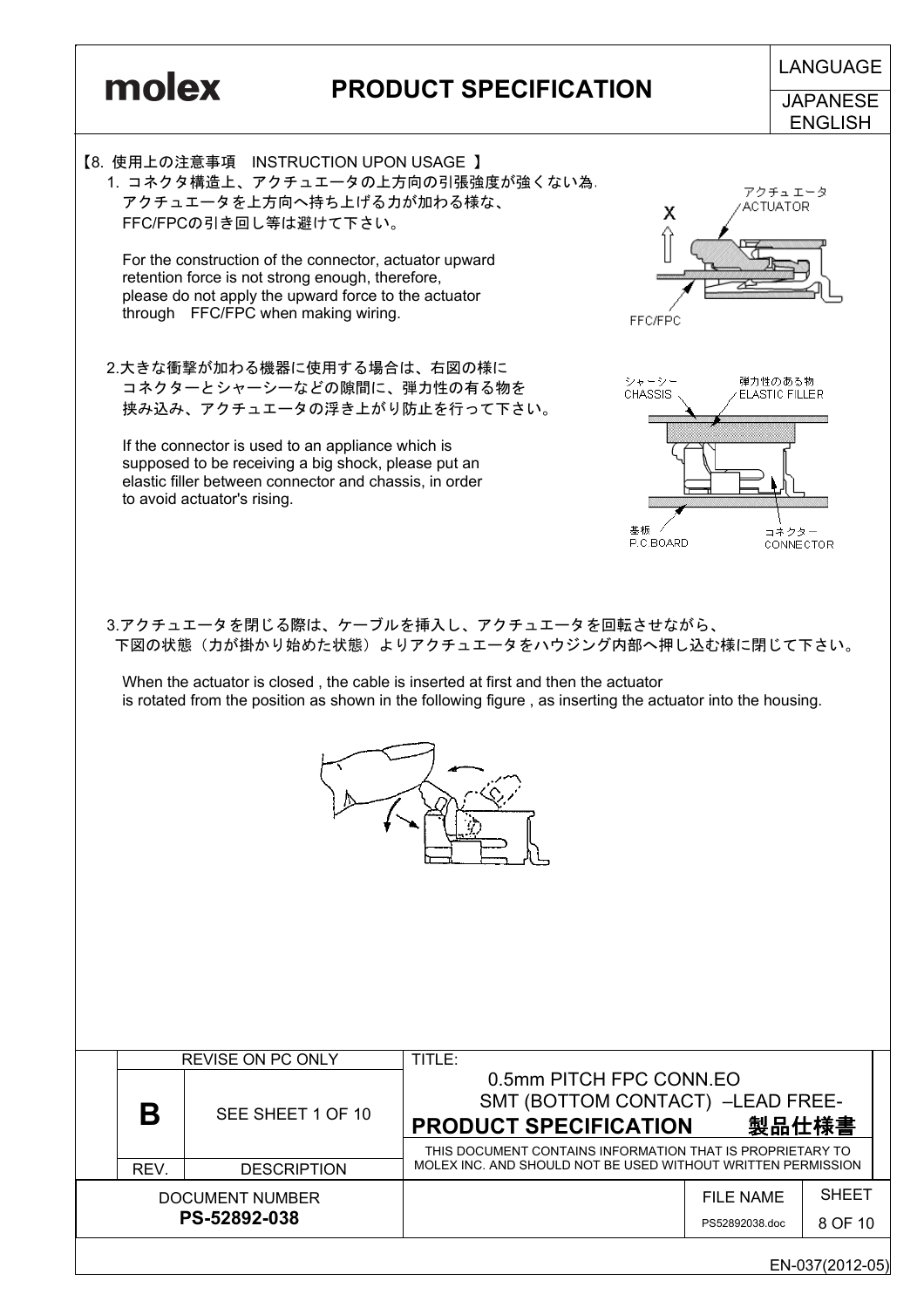# **LANGUAGE**

**PRODUCT SPECIFICATION** 

JAPANESE **ENGLISH** 

4.アクチュエータは軽い力で下図に示された方向に開けてください。アクチュエータを開けるときや開けた後は、 アクチュエータを開ける方向に余計な力を加えないようにしてください。樹脂部の破損やアクチュエータ外れ や端子の変形といった致命的な損傷につながる恐れがあります。

Please open the actuator with soft pressure in the direction as shown following pictures. And, when opening the actuator or after you opened actuator, avoid applying excessive force to open. This may cause critical damages like breakage in mold(housing or actuator) or like detaching of actuator or like terminal deformation.